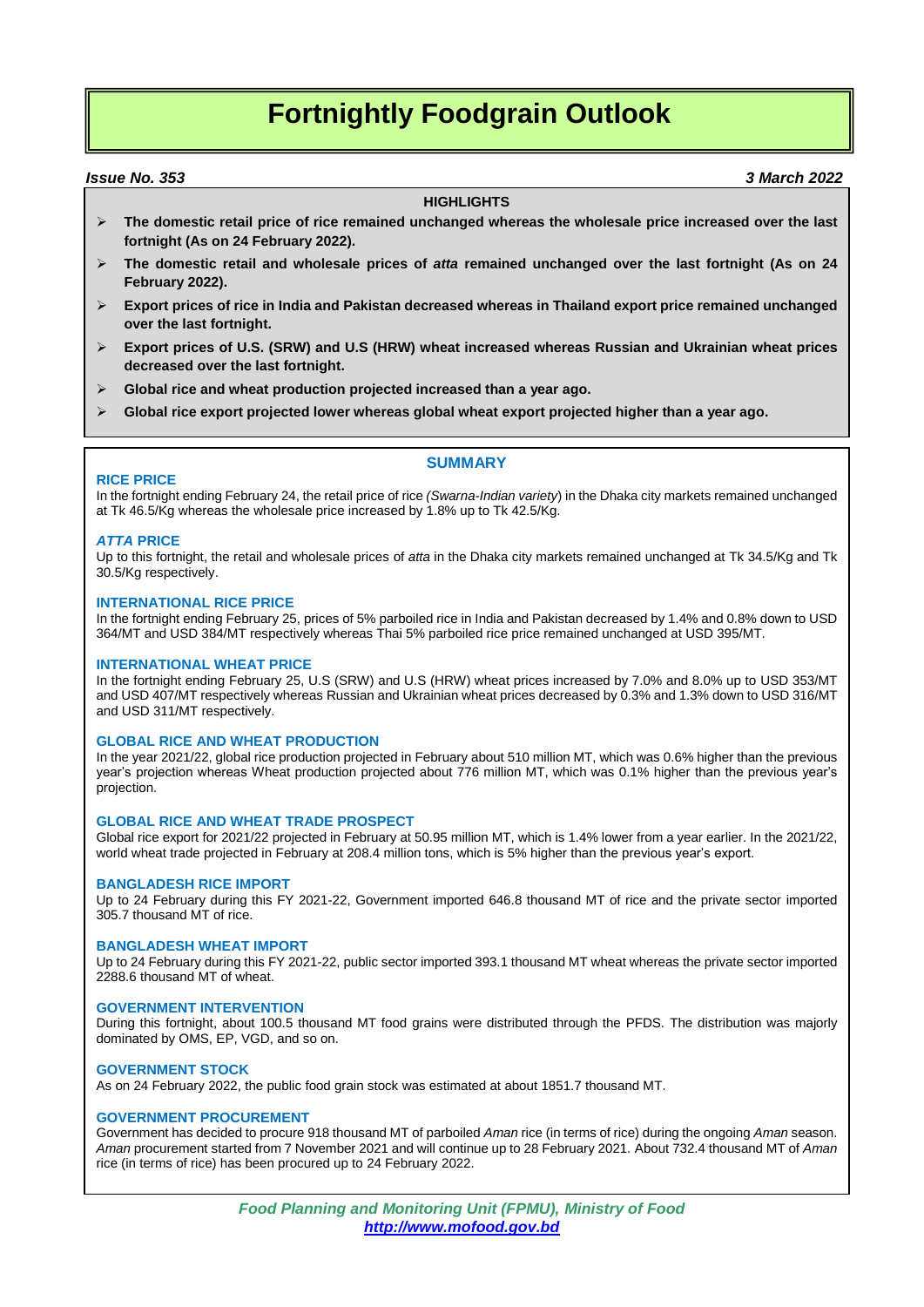### **1. Domestic price: coarse rice and** *atta*

### **Figure 1: Change in prices of Coarse Rice (Dhaka) Figure 2: Change in prices of** *Atta* **(Dhaka)**



### **Table 1: Rice and** *Atta* **price changes (Dhaka city)**

|             |       | change in %            |             |  |                 |                |      |
|-------------|-------|------------------------|-------------|--|-----------------|----------------|------|
|             |       | over last<br>fortnight |             |  | over last month | over last year |      |
| <b>RICE</b> |       |                        |             |  |                 |                |      |
| retail      | 46.50 |                        | 0.0         |  | 0.0             |                | 22   |
| wholesale   | 42.50 |                        | 1.8         |  | $-1.2$          |                | 1.9  |
|             |       |                        | <b>ATTA</b> |  |                 |                |      |
| retail      | 34.50 |                        | 0.0         |  | $-1.4$          |                | 15.2 |
| wholesale   | 30.50 |                        | 0.0         |  | 0.0             |                |      |

*Source: DAM; Arrows indicate the direction of price change: red if a more than a 5% annual or 1% monthly/fortnightly rise, green if more than a 5% annual or a 1% monthly/fortnightly Decrease; yellow otherwise, the yearly change is calculated fortnight to fortnight.*

#### *ATTA*

Up to this fortnight, the retail and wholesale prices of *atta* in the Dhaka city markets remained unchanged at Tk 34.5/Kg and Tk 30.5/Kg respectively. Over the last month, the retail price of *atta* in the Dhaka city markets decreased by 1.4% but the wholesale price remained unchanged. The point-to-point retail and wholesale prices were 15.2% and 17.7% higher respectively comparing to the corresponding period of the last year.

### **2. International price**

**Figure 3: Rice wholesale price in Dhaka and Kolkata Figure 4: Wheat wholesale price in Dhaka and And FOB Prices in relevant international markets FOB Prices in relevant international markets** 





 *Source: For average weekly FOB prices: USDA, FAO,Jackson Sons& Co. (London) Lid and Agrimarket Weekly. For average wholesale prices: Department of Agriculture Marketing, Govt. of Bangladesh and Department of Consumer Affairs, Government of India*

### **RICE**

In the fortnight ending February 25, prices of 5% parboiled rice in India and Pakistan decreased by 1.4% and 0.8% down to USD 364/MT and USD 384/MT respectively whereas Thai 5% parboiled rice price remained unchanged at USD 395/MT. Over the same period, West Bengal parboiled rice price and the Dhaka city wholesale price of rice increased by 0.4% and 1.8% up to USD 346/MT and USD 494/MT respectively.

#### **WHEAT**

In the fortnight ending February 25, U.S (SRW) and U.S (HRW) wheat prices increased by 7.0% and 8.0% up to USD 353/MT and USD 407/MT respectively whereas Russian and Ukrainian wheat prices decreased by 0.3% and 1.3% down to USD 316/MT and USD 311/MT respectively.



*Source: Department of Agricultural Marketing (DAM), MIS&M (DG Food). Source: Department of Agricultural Marketing (DAM), MIS&M (DG Food).*

#### **RICE**

Taka per kg

During this fortnight, the retail price of rice *(Swarna-Indian variety*) in the Dhaka city markets remained unchanged at Tk 46.5/Kg whereas the wholesale price increased by 1.8% up to Tk 42.5/Kg. Over the last month, the retail price of rice in the Dhaka city markets remained unchanged and the wholesale price decreased by 1.2%.The point-to-point retail and wholesale prices were 2.2% and 1.9% higher respectively than that of the corresponding period of the last year.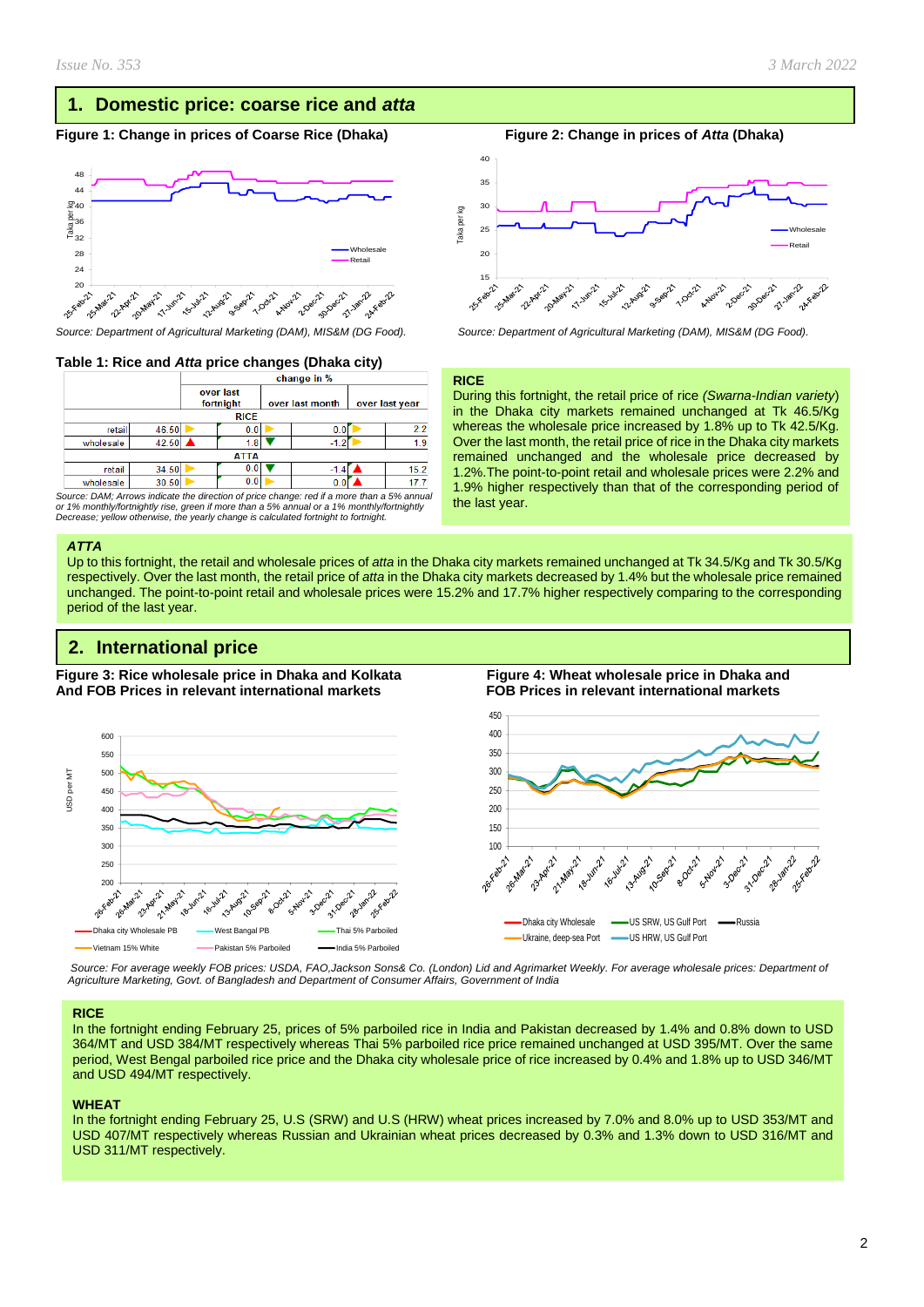### **Table 2: Chicago Board of Trade SRW Futures (USD/MT)**

| change                                              | MAR (H22) MAY (K22) JUL (N22) SEP (U22) DEC (Z22) |      |      |      |      |  |  |  |
|-----------------------------------------------------|---------------------------------------------------|------|------|------|------|--|--|--|
| 18-Feb                                              | 293                                               | 295  | 294  | 294  | 295  |  |  |  |
| 25-Feb                                              | 310                                               | 316  | 312  | 308  | 307  |  |  |  |
| change                                              | 5.8%                                              | 6.9% | 6.2% | 4.9% | 3.9% |  |  |  |
| Table 3: Kansas Board of Trade HRW Futures (USD/MT) |                                                   |      |      |      |      |  |  |  |
| change                                              | MAR (H22) MAY (K22) JUL (N22) SEP (U22) DEC (Z22) |      |      |      |      |  |  |  |
| 18-Feb                                              | 307                                               | 309  | 309  | 309  | 312  |  |  |  |
| 25-Feb                                              | 326                                               | 327  | 324  | 323  | 323  |  |  |  |

*Source: U.S. Wheat Associates Weekly Price Report, Conversion rates: 1USD/bu = 36.743 USD/MT* change | 6.2% 6.1% 4.9% 4.2% 3.3%

## **3. Global production and stock**

### **Table 4: Rice world production and stock (million MT)**

| <b>Production</b><br>499<br>507<br>0.6%<br>510 | <b>RICE</b>   | 2019/20 | 2020/21 | 2021/22<br>forecast | change 2021/22<br>over 2020/21 |
|------------------------------------------------|---------------|---------|---------|---------------------|--------------------------------|
|                                                |               |         |         |                     |                                |
|                                                | Ending stocks | 182     | 186     | 186                 | $-0.1%$                        |

 *Source:* **USDA (Grain: World Markets and Trade, February 2022)**

### **RICE**

Global rice production in February 2021/22 projected about 510 million MT, which was 0.6% higher than the previous year's projection. Upward production revisions were made for Bangladesh, Kazakhstan, Pakistan, and the Philippines, while forecasts for Brazil, Chile, Cuba, and Sri Lanka were lowered. Ending stocks in February 2021/22 projected about 186 million MT, which was 0.1% lower than the previous year (USDA, February 2022).

### *Issue No. 353 3 March 2022*

All Wheat futures prices were up this week. CBOT SRW wheat futures price this week gained \$17/MT from last week's prices to end at \$310/MT. Similarly, KCBT hard red winter (HRW) futures also gained \$14/MT from last week's prices to close at \$19/MT (Wheat Associates, February 2022) (Table-2 & 3).

#### **WHEAT**

Global wheat production in February 2021/22 projected about 776 million MT, which was 0.1% higher than the previous year's forecast. Global production is downward primarily because of decreased projections for Syria and Iraq. Ending stocks in February 2021/22 projected about 278 million MT, which was 4.0% lower than the previous year (USDA, February 2022).

|  | Table 5: Wheat world production and stock (million MT) |  |
|--|--------------------------------------------------------|--|
|--|--------------------------------------------------------|--|

| <b>Wheat</b>       | 2019/20 | 2020/21 | 2021/22<br>forecast | change 2021/22<br>over 2020/21 |  |
|--------------------|---------|---------|---------------------|--------------------------------|--|
| <b>IProduction</b> | 762     | 776     | 776                 | 0.1%                           |  |
| Ending stocks      | 296     | 290     | 278                 | $-4.0\%$                       |  |

 *Source:* **USDA (Grain: World Markets and Trade February 2022)**

## **4. Global trade**

### **Table 6: Main rice annual exporters (million MT milled)**

|                    | 2019/20 | 2020/21 | 2019/20-<br>2021/22<br>2020/21<br>projected<br>change |       | 2020/21-<br>2021/22<br>change |         |
|--------------------|---------|---------|-------------------------------------------------------|-------|-------------------------------|---------|
| Thailand           | 5.71    | 6.06    | 6%                                                    | 6.50  |                               | 7%      |
| Vietnam            | 6.17    | 6.27    | 2%                                                    | 6.50  |                               | 4%      |
| USA                | 2.86    | 2.92    | 2%                                                    | 2.83  |                               | $-3%$   |
| Pakistan           | 3.93    | 3.90    | $-1\%$                                                | 4.15  |                               | 6%      |
| India              | 14.58   | 21.21   | 45%                                                   | 20.00 |                               | $-6%$   |
| <b>Others</b>      | 11.99   | 11.30   | $-6%$                                                 | 10.97 |                               | $-3%$   |
| <b>World total</b> | 45.23   | 51.66   | 14%                                                   | 50.95 |                               | $-1.4%$ |

### **Table 7: Main wheat annual exporters (million MT)**

|                    | 2019/20 | 2020/21 | 2019/20-<br>2020/21<br>change | 2021/22<br>projected | 2020/21-<br>2021/22<br>change |
|--------------------|---------|---------|-------------------------------|----------------------|-------------------------------|
| <b>USA</b>         | 26.39   | 26.70   | $1\%$                         | 22.50                | $-16%$                        |
| European Union     | 39.79   | 29.74   | $-25%$                        | 37.50                | 26%                           |
| Canada             | 22.99   | 27.72   | 21%                           | 15.50                | $-44%$                        |
| Australia          | 10.12   | 19.72   | 95%                           | 26.00                | 32%                           |
| Ukraine            | 21.02   | 16.85   | $-20%$                        | 24.00                | 42%                           |
| Russia             | 34.49   | 39.10   | 13%                           | 35.00                | $-10%$                        |
| Others             | 39.62   | 38.92   | $-2%$                         | 47.95                | 23%                           |
| <b>World total</b> | 194.41  | 198.76  | 2%                            | 208.45               | 5%                            |

*Source:* USDA (Grain: World Markets and Trade, January 2022) *rice and wheat; arrows indicate* The Direction of export quantities Change: red if more than 10% change from previous year,<br>yellow more than 5% and green less than 5% change. For rice, 2019/20 is calendar year 2020,<br>2020/21 is calendar year 2021, 2021/22

#### **RICE**

- Global rice export for 2021/22 projected in February at 50.95 million MT, which is 1.4% lower than the projection of a year earlier (USDA, February 2021).
- Global rice trade in the calendar year 2022 is projected up overall from the previous forecast but down from the yearearlier record. Much of the expected year-to-year decline in global trade is the result of weaker imports of Indian rice by Bangladesh and Vietnam. Exports in China, Cambodia, and the USA are also projected to drop. These decreases are anticipated to be partially offset by the upward exports from Australia, Brazil, Pakistan, Thailand, Uruguay, and Vietnam.
- Imports in 2022 are projected to drop for Bangladesh, Vietnam, Australia, Brazil, and China while projections for the EU, Colombia, Russia, Saudi Arabia, and Angola's import are expected to increase.

### **WHEAT**

- In the 2021/22, world wheat trade projected in February at about 208.4 million tons, which is 5% higher than the previous year's export (USDA, February 2022).
- 2021/22 global trade is higher as trade year (TY) exports increase. India continues to remain competitively priced and has the stocks to supply the global market with more wheat. Exports for Argentina and Brazil are both revised up while Ukraine and the United States partially offset these revisions as their shipments were weak this past month (USDA, February 2022).

Global trade is forecast higher this month with increased imports for Iraq, Syria, Morocco, Indonesia, Kazakhstan, and the United Kingdom. To cover short domestic supplies, Iraq, Syria, and the United Kingdom are expected to increase their imports. (USDA, February 2022).